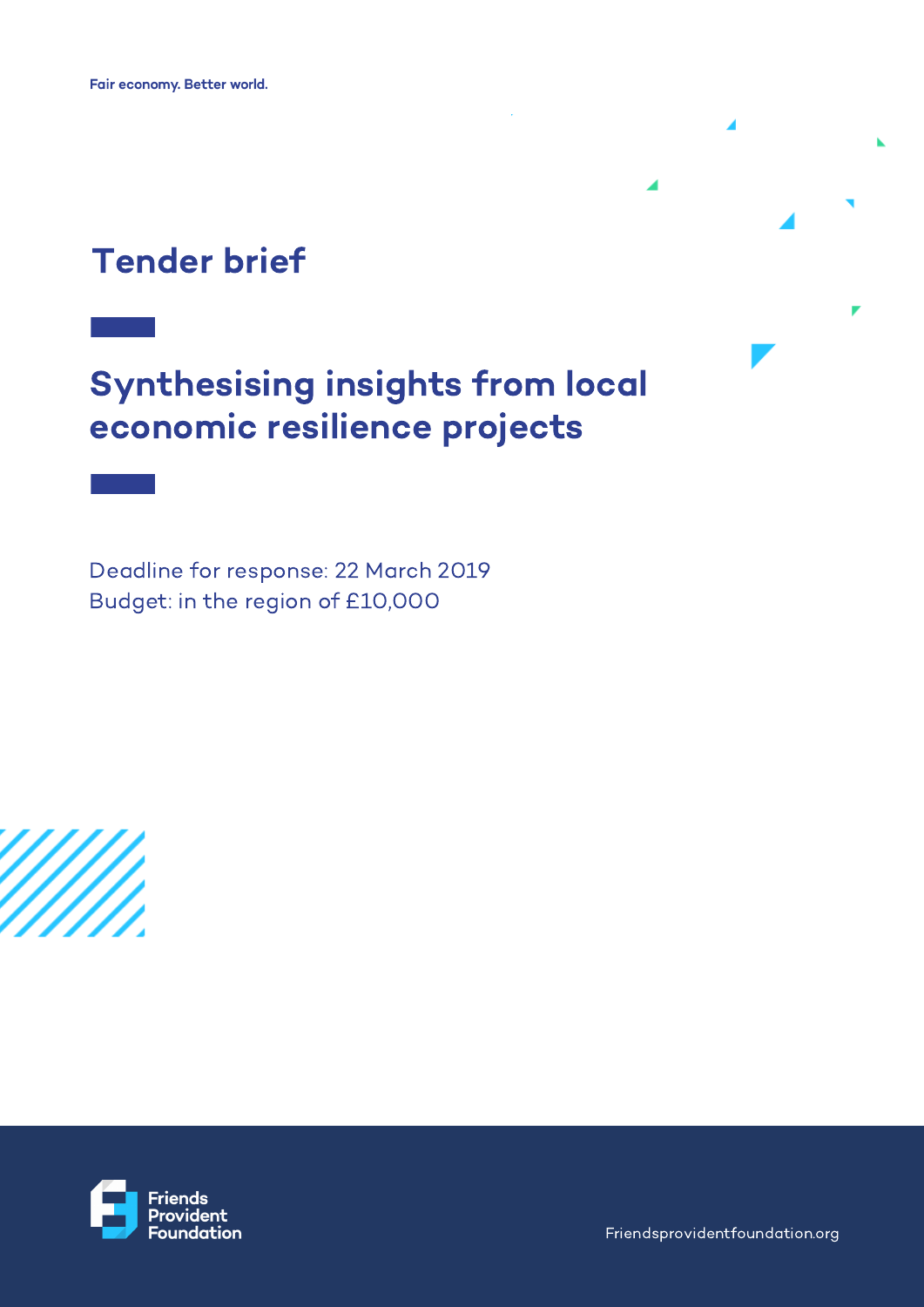## **Synthesising insights from local economic resilience projects**

### Purpose of the Brief

The Friends Provident Foundation is seeking to recruit the services of a desk researcher to map key learnings from its local economic resilience projects and to synthesise these into a body of evidence and insight.

## Friends Provident Foundation: Background and Context

Friends Provident Foundation is an independent charity that makes grants and uses its endowment towards a fair, resilient and sustainable economic system that serves people and planet. We connect, fund, support and invest in new thinking to shape a future economy that works for all.

Since 2004, we've pioneered the creation of fair economy for a better world. Already, we've helped improve access to financial services for people who were once excluded and supported the development of resilient economic communities across the UK. We're a catalyst for wider change, making an impact through continuous experimentation and shared learning. And we do all we can to embody the change we want to see. We invest in great social enterprises and use our money in line with our values. Tomorrow, we'll continue to fund more new thinking, connect new ideas, invest our capital in line with our aims and values and create better systems so that in the future, the economy will serve both people and planet.

Our diverse grants portfolio contains a rich seam of evidence, including both individual outputs from each grant project as well as the overall learnings that the Foundation is in a unique position to synthesise from its position as a funding organisation. We see this metalevel of learning as invaluable in enabling us to crystallise themes, content and messages, creating added value to our communications activity.

Our aims are to:

- 1. understand the field we are supporting and the context in which grant interventions are carried out;
- 2. develop a stronger focus on the lessons that result from our grant-making and ensure that these are distilled and shared openly and widely
- 3. communicate this learning using a variety of tools, as contextually appropriate for the topic and audience, designed in such a way to be accessible without being over-simplified.
- 4. consider the implications of the findings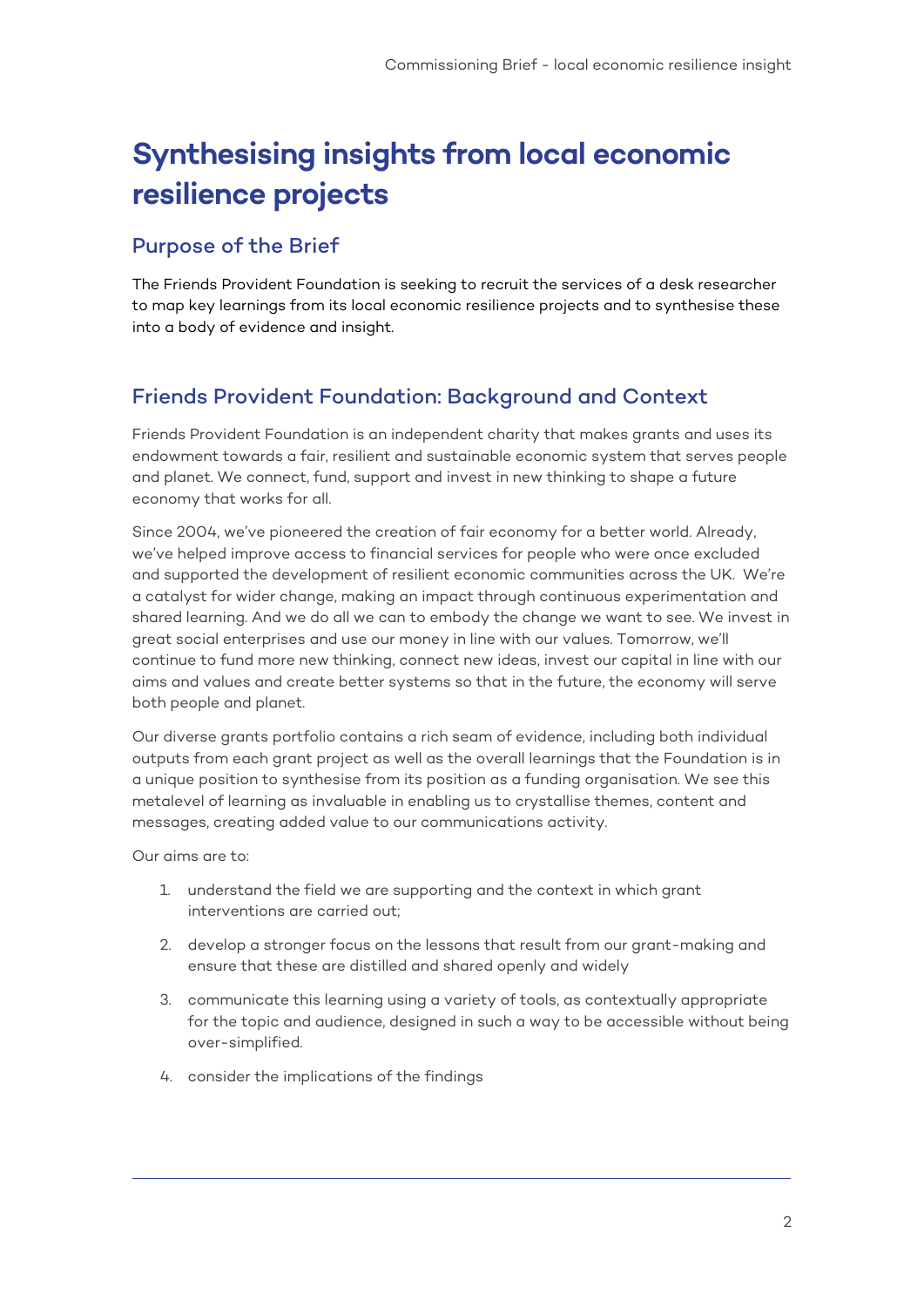#### The Building Resilient Economies Programme

The local economic resilience projects in question formed part of the Building Resilient Economies Programme which has been a key strand of the Foundation's work. The programme aimed to build a more resilient, sustainable and fairer economic system - one that distributes social and economic goods and services more fairly, and balances shortterm and long-term needs more effectively. More information is on our website here

The programme is underpinned by a report from the New Economics Foundation $^1$  (NEF) that was commissioned by the Foundation, setting out a framework for considering local economies, suggesting key areas of intervention to build local economic resilience. To date we have not looked in detail at what we funded and learned against the original framework set out in this report, although there has been an evaluation of the programme which was published in the Autumn of 2018.

#### The work we wish to commission

-

Following a period of desk-based research by the successful applicant, the output we are seeking is a substantial written report (to a maximum of 10,000 words).

The style of the report should use plain English and be in an accessible format as it will be required to form the basis of subsequent communications materials.

The report should explore, map and synthesise the learnings from the circa 80 local economics resilience projects we have funded. It should also seek to establish the extent to which these projects map back onto the original framework as set out in the NEF report. It should include a brief overview of the policy and institutional context affecting local economies and encompass:

- what we funded in response to applications and what was commissioned;
- what learning was captured by the Foundation within its monitoring systems from the work that we funded; and
- the relationship of projects not funded or withdrawn (circa 130) in relation to the NEF agenda.

The Foundation will provide access to a range of documentation to support the research and will be available to support the successful bidder during the execution of the project.

Staff would be happy to discuss the development of proposals with potential applicants. If you wish to have an informal discussion, please contact: Danielle Walker Palmour, Director on 01904 629675 or danielle.walker@friendsprovidentfoundation.org.uk

<sup>1</sup> https://www.friendsprovidentfoundation.org/wp-content/uploads/2017/11/nef-Mapping-Economic-Resilience-1-report.pdf